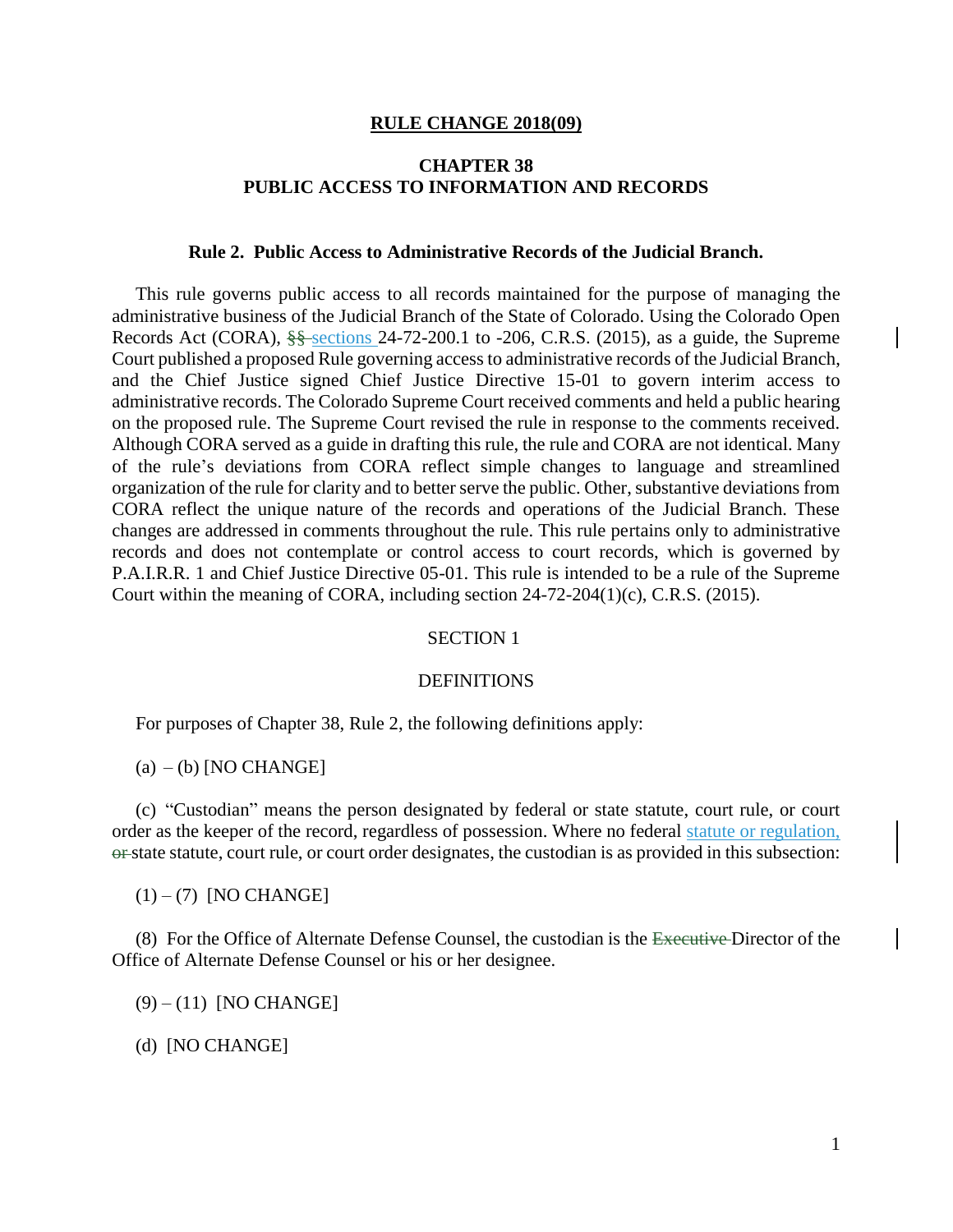(e) The "Judicial Branch" includes Colorado State Courts and Probation, the Office of the State Court Administrator, the Office of the Presiding Disciplinary Judge, the Office of Judicial Performance Evaluation, the Office of Attorney Regulation Counsel, the Office of Attorney Registration, the Colorado Lawyer Assistance Program, the Colorado Attorney Mentor Program, the Office of Alternate Defense Counsel, the Office of the Child's Representative, the Office of the State Public Defender, and the Office of the Respondent Parents' Counsel. The Judicial Branch does not include the Judicial Discipline Commission Commission on Judicial Discipline, Independent Ethics Commission, or the Independent Office of the Child Protection Ombudsman.

COMMENT: The Independent Ethics Commission was created by article 29, section 5 of the Colorado Constitution, and is an independent and autonomous constitutional entity. The Supreme Court does not believe it is appropriate to promulgate a rule governing access to records of a separate constitutional entity. The Judicial Discipline Commission Commission on Judicial Discipline is also a separate constitutional entity, created by article 6, section 23 of the Colorado Constitution. Section 24-72-401, C.R.S. (2015) governs the confidentiality of information and records of the Judicial Discipline Commission Commission on Judicial Discipline. The Supreme Court presumes that the legislature intended section 24-72-401, C.R.S. (2015), and not CORA to control the confidentiality of Judicial Discipline Commission Commission on Judicial Discipline records. The legislation creating the Independent Office of the Child Protection Ombudsman specifies that it is subject to CORA. § 19-3.3-102(5), C.R.S. (2015).

## $(f) - (h)$  [NO CHANGE]

### SECTION 2

#### ACCESS TO ADMINISTRATIVE RECORDS

(a) All Judicial Branch administrative records shall be available for inspection by any person at reasonable times, except as provided in this rule or as otherwise provided by federal statute or regulation, or state statute, court rule, or court order. The custodian of any administrative records shall make policies governing the inspection of administrative records that are reasonably necessary to protect the records and prevent unnecessary interference with the regular discharge of the duties of the custodian or the custodian's office.

## $(b) - (c)$  [NO CHANGE]

#### SECTION 3

#### EXCEPTIONS AND LIMITATIONS ON ACCESS TO RECORDS

#### **(a)** [NO CHANGE]

**(b) May Deny Inspection.** Unless otherwise provided by federal statute or regulation,  $\Theta$ -state statute, court rule, or court order, the custodian may deny inspection of the following records on the ground that disclosure would be contrary to the public interest: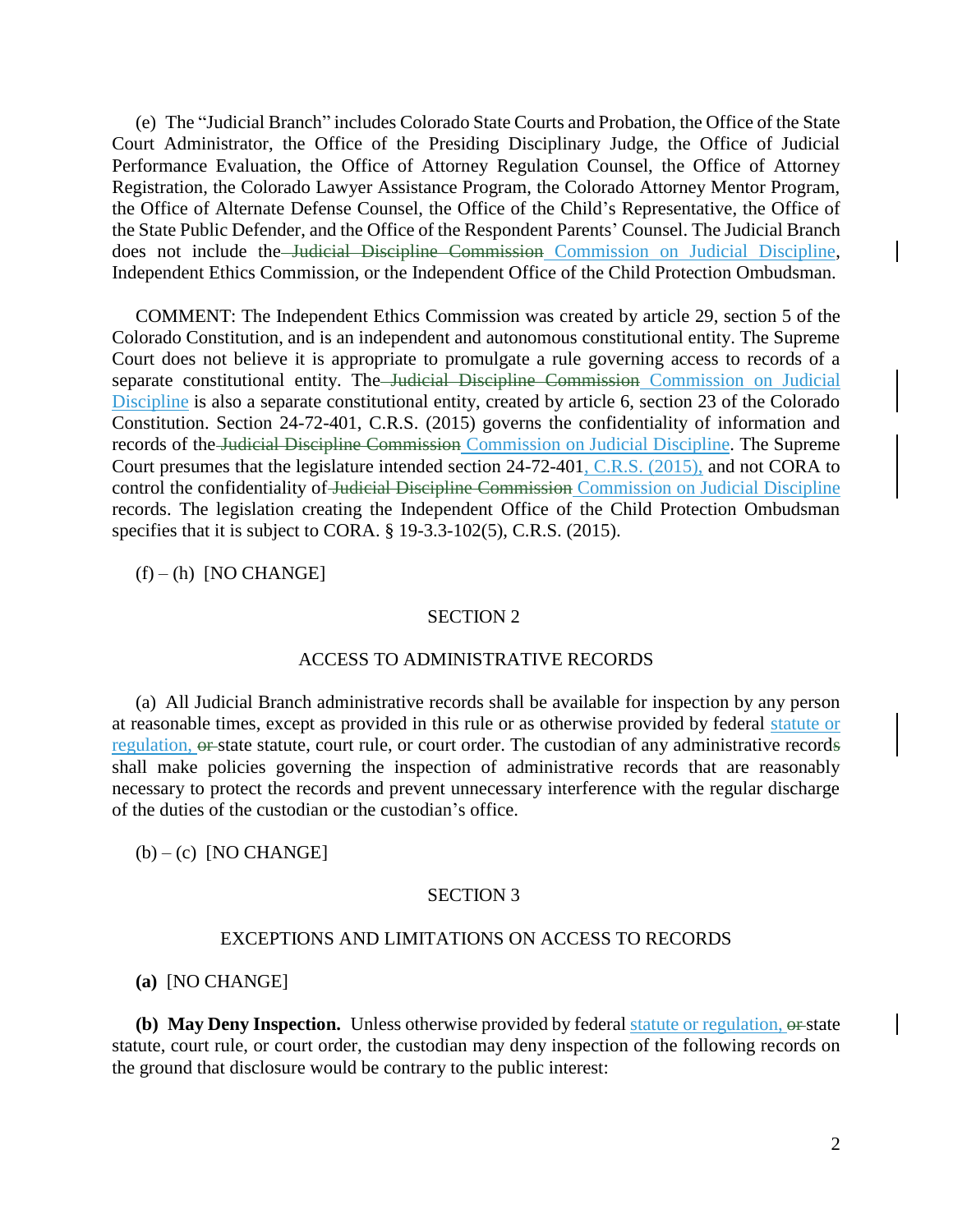$(1) - (9)$  [NO CHANGE]

(10) Security records, including records regarding security plans developed or maintained by the Judicial Branch, such as:

 $(A) - (E)$  [NO CHANGE]

COMMENT: CORA contains a similar provision. § 24-72-204(2)(a)(VIII), C.R.S. (2015). This rule provides more specific detail on the types of security records maintained by the Judicial Branch.

Notwithstanding any provision to the contrary in this subsection (b), the custodian shall deny inspection of any record that is confidential by federal statute or regulation, or state statute, court rule, or court order.

**(c) Must Deny Inspection.** Unless otherwise provided by federal statute or regulation,  $\Theta$ -state statute, court rule, or court order, the custodian must deny inspection of the following records:

## $(1) - (2)$  [NO CHANGE]

 $(3)$  (A) Any records of sexual harassment complaints and investigations, whether or not such records are maintained as part of a personnel file; except that, an administrative agency investigating the complaint may, upon a showing of necessity to the custodian of records, gain access to information necessary to the investigation of such a complaint. This paragraph shall not apply to records of sexual harassment complaints and investigations that are included in court files and records of court proceedings. Disclosure of all or a part of any records of sexual harassment complaints and investigations to the person in interest is permissible to the extent that the disclosure can be made without permitting the identification, as a result of the disclosure, of any individual involved. This paragraph shall not preclude disclosure of all or part of the results of an investigation of the general employment policies and procedures of an agency, office, department, or division, to the extent that the disclosure can be made without permitting the identification, as a result of the disclosure, of any individual involved.

(B) A person in interest under this paragraph (3) includes the person making a complaint and the person whose conduct is the subject of such a complaint.

(C) A person in interest may make a record maintained pursuant to this paragraph (3) available for public inspection when such record supports the contention that a publicly reported, written, printed, or spoken allegation of sexual harassment against such person is false.

## (4) [NO CHANGE]

(5) Trade secrets and proprietary information including copyrighted and trademarked materials, and other intellectual property constituting trade secrets and proprietary information; software programs; network and systems architectural designs; network, system, and individual login and logon credentials and passwords; source code; source documentation; project management materials developed or maintained by the Judicial Branch; information in tangible or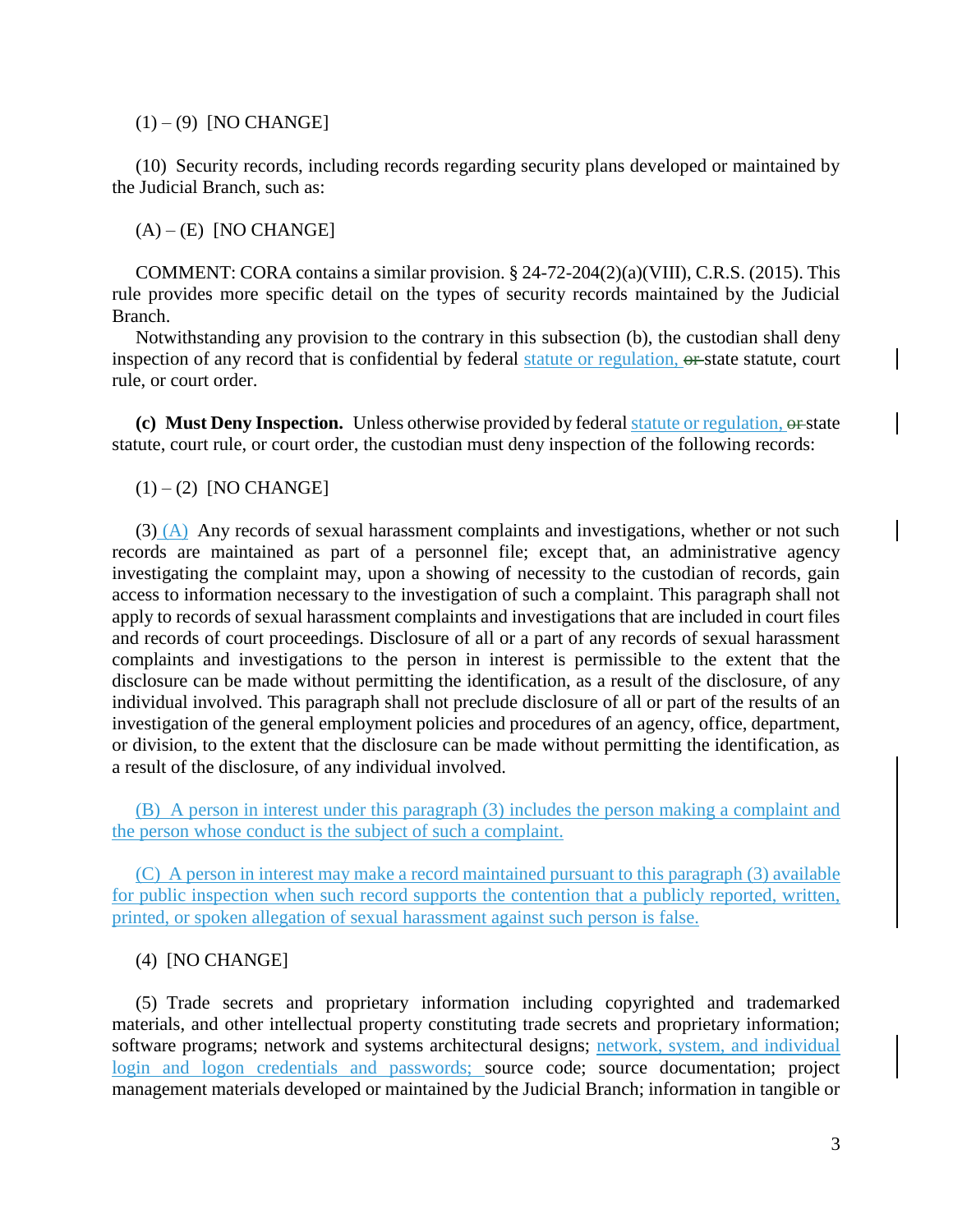intangible form relating to released and unreleased Judicial Branch software or hardware, user interface specifications, use case documents, images and design screens, database design structures and architecture, security structures and architecture; records of investigations conducted by Judicial Information Security, records of the intelligence information or security procedures relating to security events, incidents, or breach, and security structure, architecture, procedures, policies, and investigations; the Judicial Branch's original design ideas; the Judicial Branch's nonpublic business policies and practices relating to software development and use; and the terms and conditions of any actual or proposed license agreement or other agreement concerning the Judicial Branch's products and licensing negotiations.

This paragraph (5) does not prohibit the custodian from transferring records to the Colorado Chief Information Security Officer or other state or federal agencies as determined to be necessary by the custodian for information security purposes.

COMMENT: CORA contains a similar provision. § 24-72-204(3)(a)(IV), C.R.S. (2015). This provision of the rule is broader than CORA and contains additional protection of information technology records, including trade secrets and proprietary information. The Judicial Branch relies heavily on its Information Technology infrastructure and has invested in proprietary systems that may not be subject to disclosure.

 $(6) - (8)$  [NO CHANGE]

(9) Any probation supervision files not included in Chief Justice Directive 05-01 or subject to the provisions of part 3 of article 71 of title 24 of the Colorado Revised Statutes.With the exception of any records that are accessible pursuant to C.R.C.P. 251, any records related to reports of misconduct made to the Office of Attorney Regulation Counsel.

COMMENT: This provision is not in CORA. Probation supervision files are unique to the Judicial Branch.Records of reports of misconduct made to the Office of Attorney Regulation Counsel are governed by C.R.C.P. 251 and that Rule should not be circumvented by P.A.I.R.R. 2.

 $(10) - (11)$  [NO CHANGE]

(12) Juror records, except as provided by federal or state statute, court rule, or court order. This paragraph (12) does not prohibit the publication or disclosure of information in de-identified aggregate or statistical form.

COMMENT: This provision is not in CORA. Juror records are unique to the Judicial Branch and must remain confidential to protect juror safety and security. Certain juror records are addressed by statute. §§ 13-71-101 to -145, C.R.S. (2015).

(13) Collection files pertaining to a person, including collections investigator files., with the exception that Ssuch files shall be available to the person in interest to the extent permitted by federal statute or regulation, or state statute, court rule, or court order. Information regarding restitution collections efforts and payment plans shall be available to the victim(s) of the offender's crime(s) after confidential personal information has been redacted. Aggregate or statistical information related to collection files is available for inspection.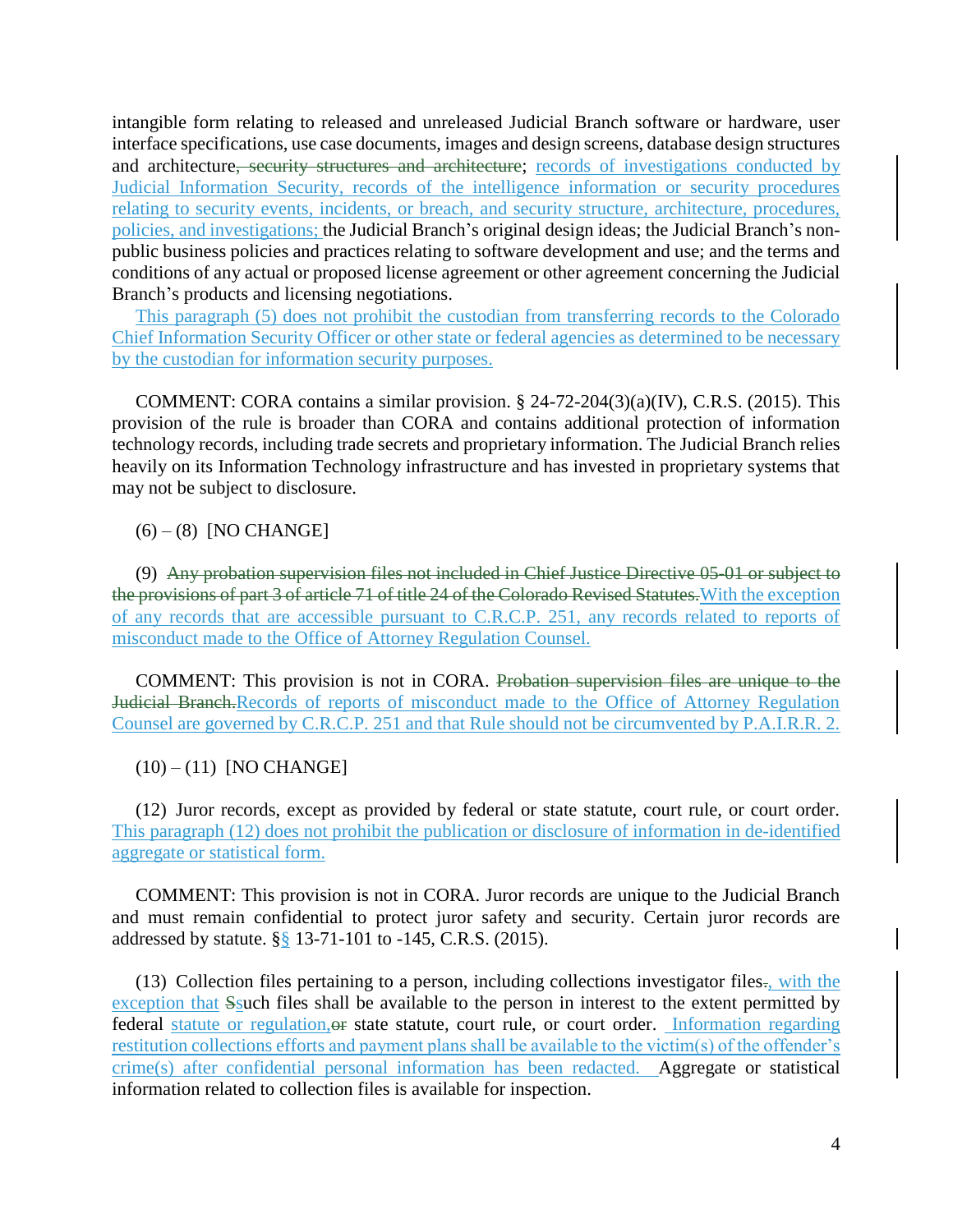COMMENT: This provision is not in CORA. The Judicial Branch is responsible in many cases for collections and collections investigations related to court costs, fines, fees, and restitution. These files contain confidential personal and financial information. This provision strikes a balance between protection of certain offender financial information and information available to a crime victim owed restitution.

 $(14) - (17)$  [NO CHANGE]

(18) Purchasing records related to a service or product purchased from a vendor that are determined to be confidential pursuant to applicable procurement rules. Records related to the purchasing process, including criteria and scoring, are not available for inspection until the purchasing process is finalized and any information identifying the scorekeeper on the scoring sheets has been redacted.

COMMENT: Confidential purchasing records are addressed generally in CORA as confidential commercial and financial information. § 24-72-204(3)(a)(IV), C.R.S. (2015). This provision of the rule specifies more clearly that purchasing records determined to be confidential under the applicable procurement rules applicable to the agency cannot be disclosed.

(19) – (20) [NO CHANGE]

(21) Investigation records, such as:

(A) Any record of civil or administrative investigations authorized by federal statute or regulation, of state statute, court rule, or court order conducted by the Judicial Branch unless the record is available for inspection pursuant to federal statute or regulation, or state statute, court rule, or court order; and

(B) Any record of an internal personnel investigation, except that records of actions taken based on such investigation must be open to inspection. For complaints involving sexual harassment, records of the internal personnel investigation, including records of actions taken based upon such investigation, are not open to inspection except as provided in Section (3)(c)(3). Any records of investigations referred to the Judicial Discipline Commission Commission on Judicial Discipline are governed by the Colorado Rules of Judicial Discipline.

COMMENT: CORA does not specifically address internal personnel investigations. This rule strikes a balance between providing a thorough and confidential process for investigating personnel issues and disclosing any action taken as a result of the investigation.

 $(22) - (24)$  [NO CHANGE]

(25) Trial and appellate court memoranda, drafts of opinions and orders, court conference records, notes, and other written materials of a similar nature prepared by judges or court staff acting on behalf of or at the direction of a judge or court as part of the judicial decision-making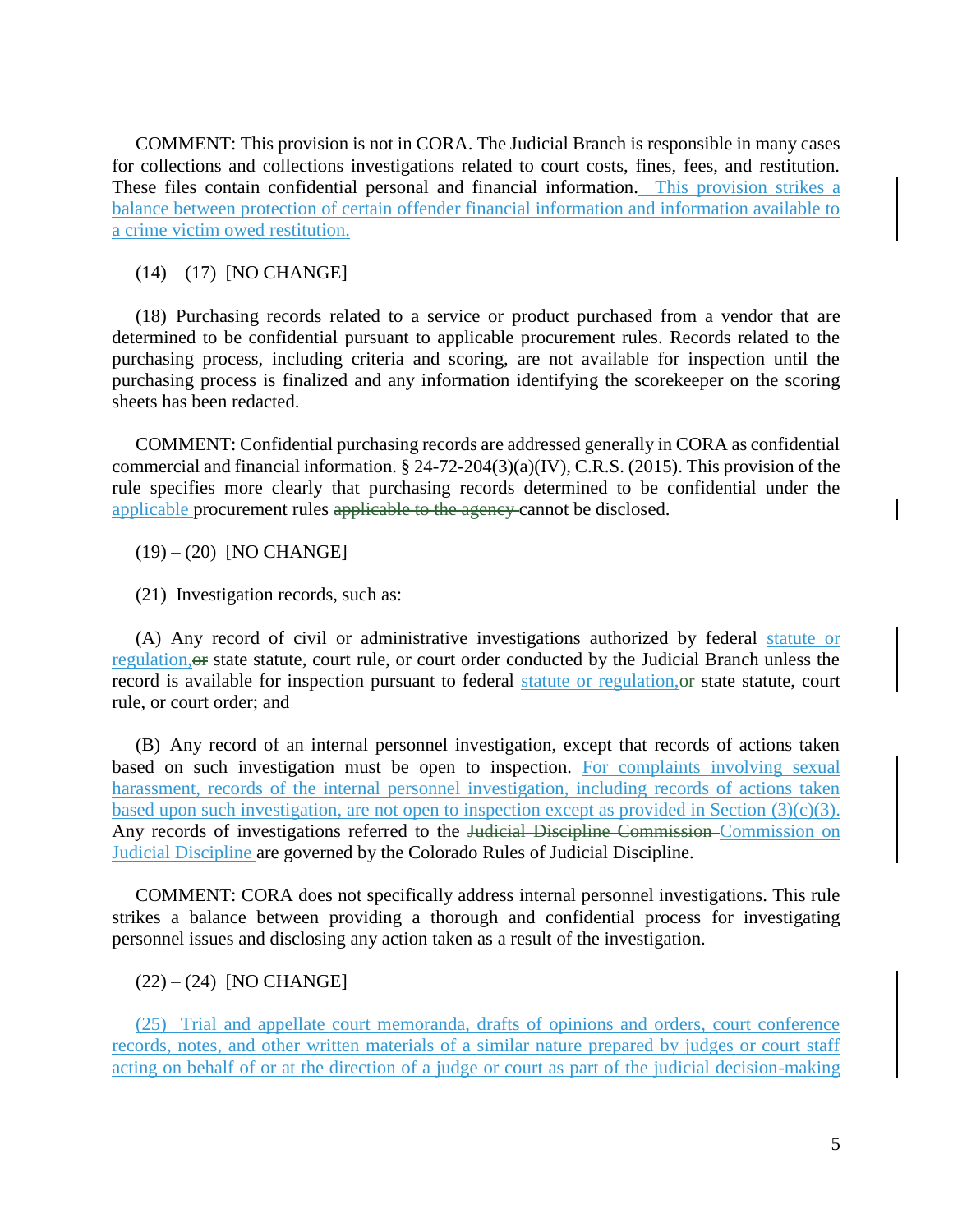process utilized in disposing of cases and controversies before Colorado courts unless filed as part of the court record and thus subject to Chief Justice Directive 05-01.

COMMENT: This provision is not in CORA.

**(d)** [NO CHANGE]

# SECTION 4

# PROCEDURE TO ACCESS RECORDS

COMMENT: This rule creates a different process than CORA for accessing records but with similar timeframes. Under the rule, the Judicial Branch responds to a request for inspection within three business days of receipt of the request. Certain extenuating circumstances specified in the rule may require additional time for a response. Any fees charged must be consistent with Chief Justice Directive 06-01, but the fees are similar to the fees under CORA.

**(a)** – **(b)** [NO CHANGE]

**(c) Fees.**

(1) A custodian may impose a fee in response to a record request if the custodian has, before the date of receiving the request, either posted on the custodian's website or otherwise made publicly available a written policy that specifies the applicable conditions and fees for research, retrieval, redaction, copying, and transmission of a record. Assessment of fees shall be consistent with Chief Justice Directive 06-01. Where the fee for a certified copy or other copy, printout, or photograph of a record is specifically prescribed by federal statute or regulation,or state statute, court rule, or court order, the specific fee shall apply.

(2) [NO CHANGE]

SECTION 5 [ NO CHANGE]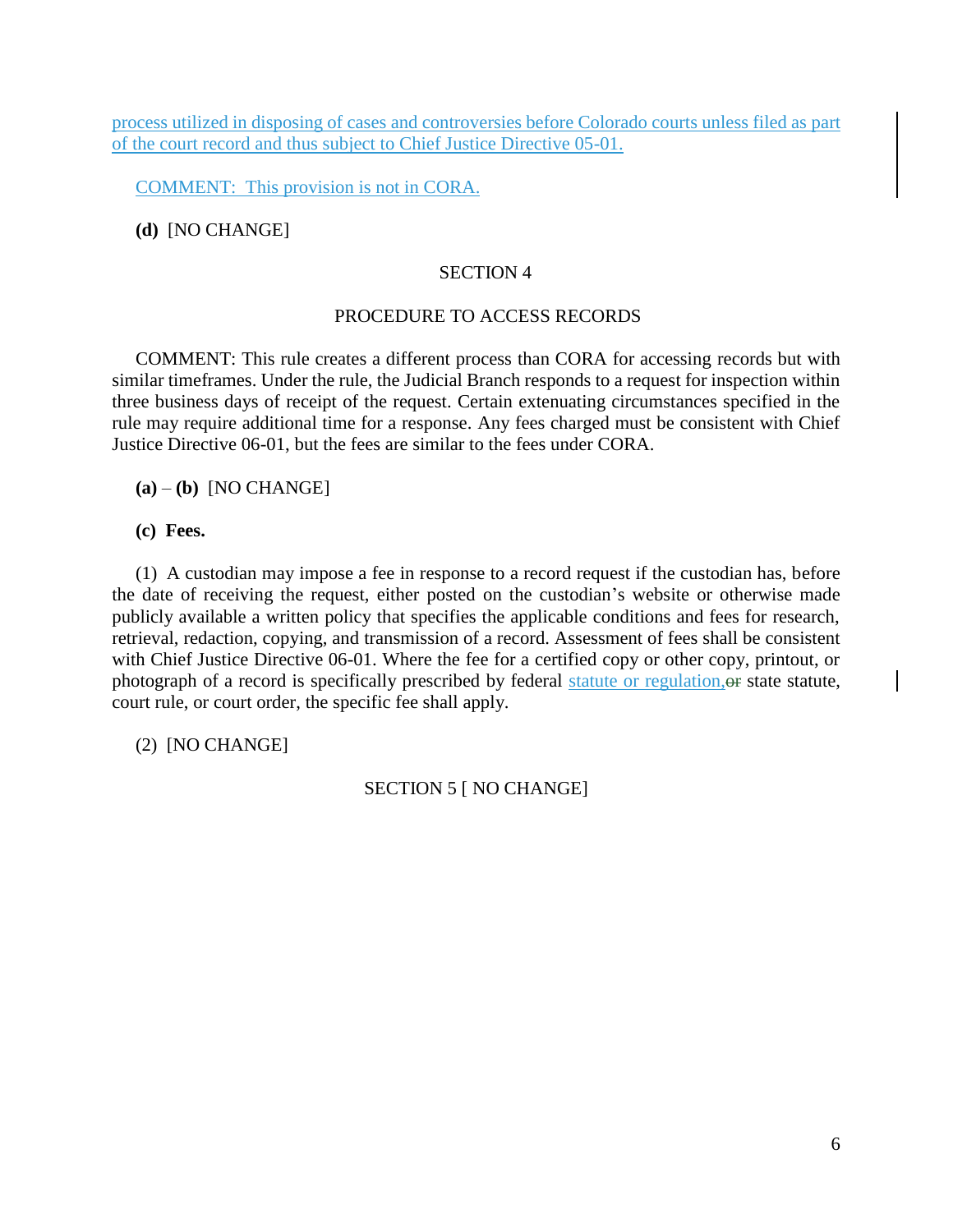#### **Rule 2. Public Access to Administrative Records of the Judicial Branch.**

This rule governs public access to all records maintained for the purpose of managing the administrative business of the Judicial Branch of the State of Colorado. Using the Colorado Open Records Act (CORA), sections 24-72-200.1 to -206, C.R.S. (2015), as a guide, the Supreme Court published a proposed Rule governing access to administrative records of the Judicial Branch, and the Chief Justice signed Chief Justice Directive 15-01 to govern interim access to administrative records. The Colorado Supreme Court received comments and held a public hearing on the proposed rule. The Supreme Court revised the rule in response to the comments received. Although CORA served as a guide in drafting this rule, the rule and CORA are not identical. Many of the rule's deviations from CORA reflect simple changes to language and streamlined organization of the rule for clarity and to better serve the public. Other, substantive deviations from CORA reflect the unique nature of the records and operations of the Judicial Branch. These changes are addressed in comments throughout the rule. This rule pertains only to administrative records and does not contemplate or control access to court records, which is governed by P.A.I.R.R. 1 and Chief Justice Directive 05-01. This rule is intended to be a rule of the Supreme Court within the meaning of CORA, including section 24-72-204(1)(c), C.R.S. (2015).

## SECTION 1

### **DEFINITIONS**

For purposes of Chapter 38, Rule 2, the following definitions apply:

 $(a) - (b)$  [NO CHANGE]

(c) "Custodian" means the person designated by federal or state statute, court rule, or court order as the keeper of the record, regardless of possession. Where no federal statute or regulation, state statute, court rule, or court order designates, the custodian is as provided in this subsection:

 $(1) - (7)$  [NO CHANGE]

(8) For the Office of Alternate Defense Counsel, the custodian is the Director of the Office of Alternate Defense Counsel or his or her designee.

 $(9) - (11)$  [NO CHANGE]

(d) [NO CHANGE]

(e) The "Judicial Branch" includes Colorado State Courts and Probation, the Office of the State Court Administrator, the Office of the Presiding Disciplinary Judge, the Office of Judicial Performance Evaluation, the Office of Attorney Regulation Counsel, the Office of Attorney Registration, the Colorado Lawyer Assistance Program, the Colorado Attorney Mentor Program, the Office of Alternate Defense Counsel, the Office of the Child's Representative, the Office of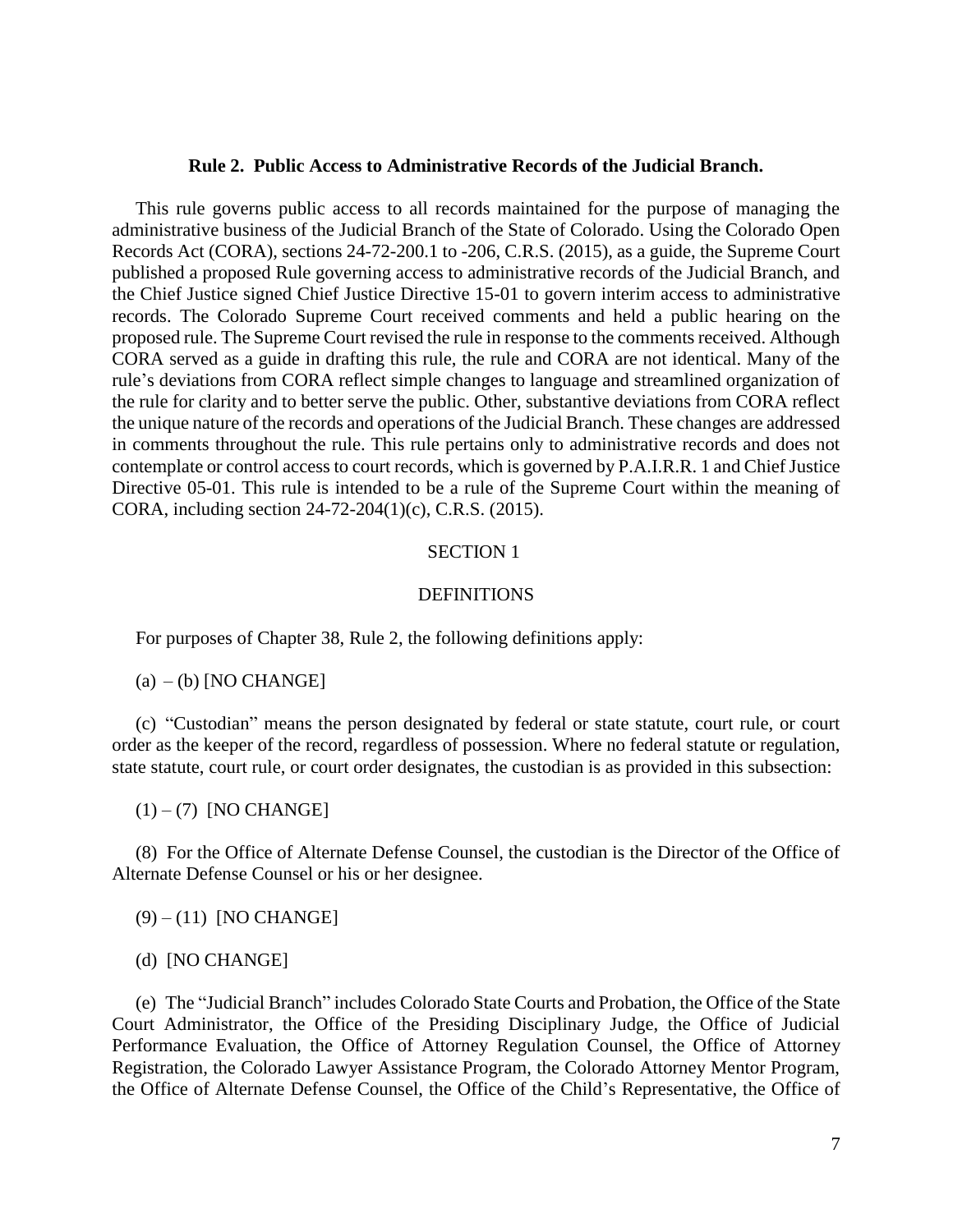the State Public Defender, and the Office of the Respondent Parents' Counsel. The Judicial Branch does not include the Commission on Judicial Discipline, Independent Ethics Commission, or the Independent Office of the Child Protection Ombudsman.

COMMENT: The Independent Ethics Commission was created by article 29, section 5 of the Colorado Constitution, and is an independent and autonomous constitutional entity. The Supreme Court does not believe it is appropriate to promulgate a rule governing access to records of a separate constitutional entity. The Commission on Judicial Discipline is also a separate constitutional entity, created by article 6, section 23 of the Colorado Constitution. Section 24-72- 401, C.R.S. (2015) governs the confidentiality of information and records of the Commission on Judicial Discipline. The Supreme Court presumes that the legislature intended section 24-72-401, C.R.S. (2015), and not CORA to control the confidentiality of Commission on Judicial Discipline records. The legislation creating the Independent Office of the Child Protection Ombudsman specifies that it is subject to CORA. § 19-3.3-102(5), C.R.S. (2015).

 $(f) - (h)$  [NO CHANGE]

## SECTION 2

## ACCESS TO ADMINISTRATIVE RECORDS

(a) All Judicial Branch administrative records shall be available for inspection by any person at reasonable times, except as provided in this rule or as otherwise provided by federal statute or regulation, state statute, court rule, or court order. The custodian of any administrative record shall make policies governing the inspection of administrative records that are reasonably necessary to protect the records and prevent unnecessary interference with the regular discharge of the duties of the custodian or the custodian's office.

 $(b) - (c)$  [NO CHANGE]

## SECTION 3

## EXCEPTIONS AND LIMITATIONS ON ACCESS TO RECORDS

**(a)** [NO CHANGE]

**(b) May Deny Inspection.** Unless otherwise provided by federal statute or regulation, state statute, court rule, or court order, the custodian may deny inspection of the following records on the ground that disclosure would be contrary to the public interest:

 $(1) - (9)$  [NO CHANGE]

(10) Security records, including records regarding security plans developed or maintained by the Judicial Branch, such as:

 $(A) - (E)$  [NO CHANGE]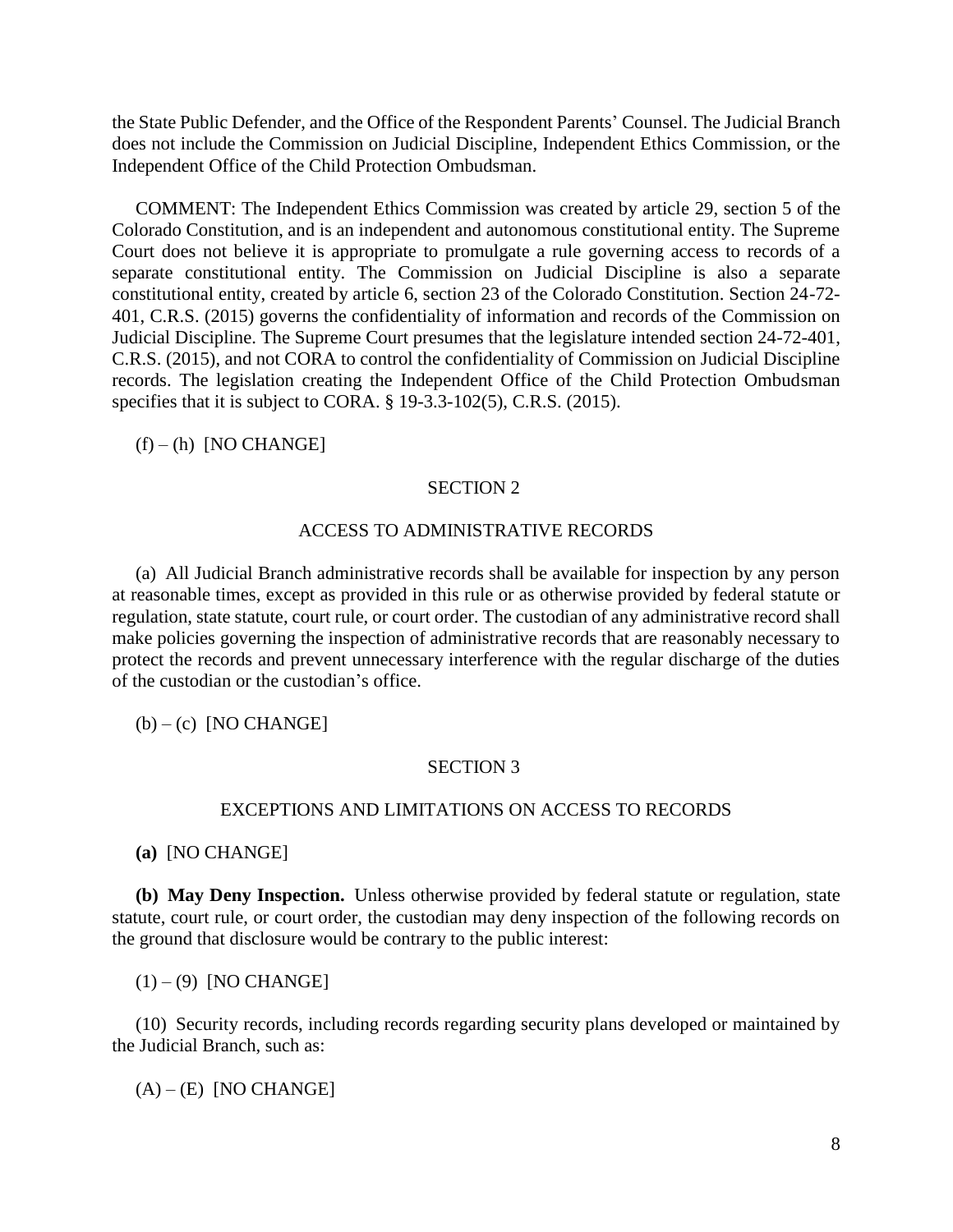COMMENT: CORA contains a similar provision. § 24-72-204(2)(a)(VIII), C.R.S. (2015). This rule provides more specific detail on the types of security records maintained by the Judicial Branch.

Notwithstanding any provision to the contrary in this subsection (b), the custodian shall deny inspection of any record that is confidential by federal statute or regulation, state statute, court rule, or court order.

**(c) Must Deny Inspection.** Unless otherwise provided by federal statute or regulation, state statute, court rule, or court order, the custodian must deny inspection of the following records:

 $(1) - (2)$  [NO CHANGE]

(3) (A) Any records of sexual harassment complaints and investigations, whether or not such records are maintained as part of a personnel file; except that, an administrative agency investigating the complaint may, upon a showing of necessity to the custodian of records, gain access to information necessary to the investigation of such a complaint. This paragraph shall not apply to records of sexual harassment complaints and investigations that are included in court files and records of court proceedings. Disclosure of all or a part of any records of sexual harassment complaints and investigations to the person in interest is permissible to the extent that the disclosure can be made without permitting the identification, as a result of the disclosure, of any individual involved. This paragraph shall not preclude disclosure of all or part of the results of an investigation of the general employment policies and procedures of an agency, office, department, or division, to the extent that the disclosure can be made without permitting the identification, as a result of the disclosure, of any individual involved.

(B) A person in interest under this paragraph (3) includes the person making a complaint and the person whose conduct is the subject of such a complaint.

(C) A person in interest may make a record maintained pursuant to this paragraph (3) available for public inspection when such record supports the contention that a publicly reported, written, printed, or spoken allegation of sexual harassment against such person is false.

### (4) [NO CHANGE]

(5) Trade secrets and proprietary information including copyrighted and trademarked materials, and other intellectual property constituting trade secrets and proprietary information; software programs; network and systems architectural designs; network, system, and individual login and logon credentials and passwords; source code; source documentation; project management materials developed or maintained by the Judicial Branch; information in tangible or intangible form relating to released and unreleased Judicial Branch software or hardware, user interface specifications, use case documents, images and design screens, database design structures and architecture; records of investigations conducted by Judicial Information Security, records of the intelligence information or security procedures relating to security events, incidents, or breach, and security structure, architecture, procedures, policies, and investigations; the Judicial Branch's original design ideas; the Judicial Branch's non-public business policies and practices relating to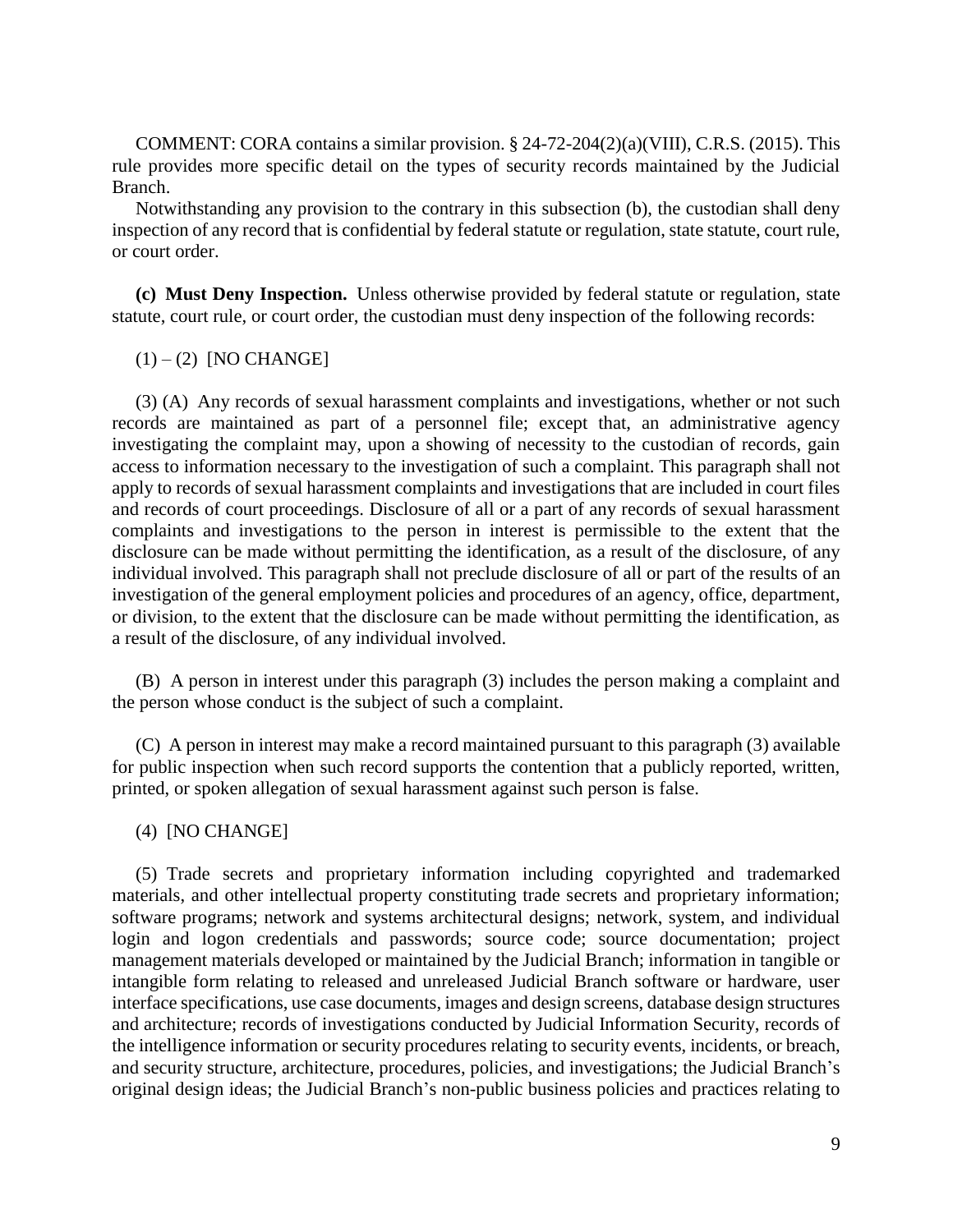software development and use; and the terms and conditions of any actual or proposed license agreement or other agreement concerning the Judicial Branch's products and licensing negotiations.

This paragraph (5) does not prohibit the custodian from transferring records to the Colorado Chief Information Security Officer or other state or federal agencies as determined to be necessary by the custodian for information security purposes.

COMMENT: CORA contains a similar provision.  $\S$  24-72-204(3)(a)(IV), C.R.S. (2015). This provision of the rule is broader than CORA and contains additional protection of information technology records, including trade secrets and proprietary information. The Judicial Branch relies heavily on its Information Technology infrastructure and has invested in proprietary systems that may not be subject to disclosure.

 $(6) - (8)$  [NO CHANGE]

(9) With the exception of any records that are accessible pursuant to C.R.C.P. 251, any records related to reports of misconduct made to the Office of Attorney Regulation Counsel.

COMMENT: This provision is not in CORA. Records of reports of misconduct made to the Office of Attorney Regulation Counsel are governed by C.R.C.P. 251 and that Rule should not be circumvented by P.A.I.R.R. 2.

 $(10) - (11)$  [NO CHANGE]

(12) Juror records, except as provided by federal or state statute, court rule, or court order. This paragraph (12) does not prohibit the publication or disclosure of information in de-identified aggregate or statistical form.

COMMENT: This provision is not in CORA. Juror records are unique to the Judicial Branch and must remain confidential to protect juror safety and security. Certain juror records are addressed by statute. §§ 13-71-101 to -145, C.R.S. (2015).

(13) Collection files pertaining to a person, including collections investigator files, with the exception that such files shall be available to the person in interest to the extent permitted by federal statute or regulation, state statute, court rule, or court order. Information regarding restitution collections efforts and payment plans shall be available to the victim(s) of the offender's crime(s) after confidential personal information has been redacted. Aggregate or statistical information related to collection files is available for inspection.

COMMENT: This provision is not in CORA. The Judicial Branch is responsible in many cases for collections and collections investigations related to court costs, fines, fees, and restitution. These files contain confidential personal and financial information. This provision strikes a balance between protection of certain offender financial information and information available to a crime victim owed restitution.

 $(14) - (17)$  [NO CHANGE]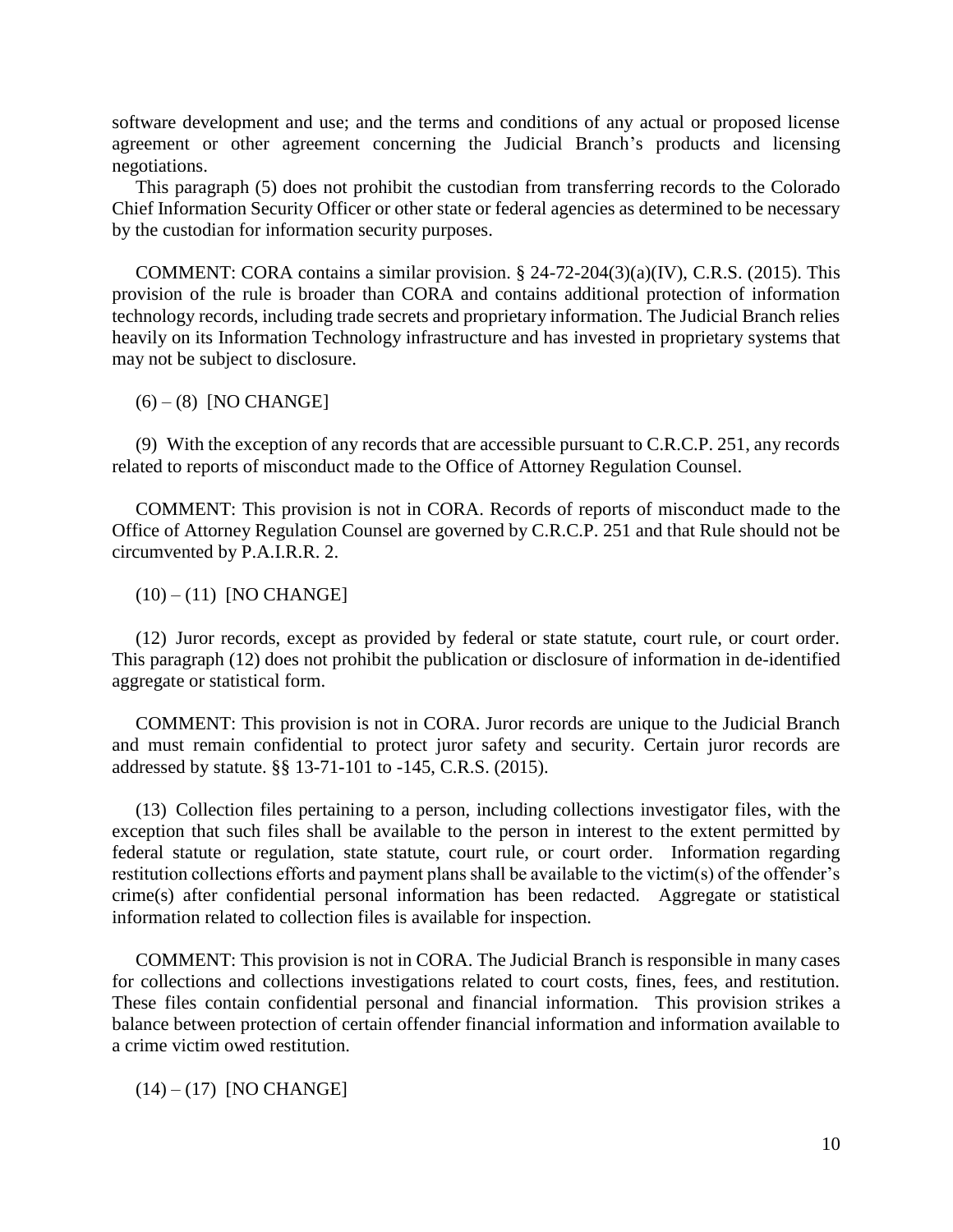(18) Purchasing records related to a service or product purchased from a vendor that are determined to be confidential pursuant to applicable procurement rules. Records related to the purchasing process, including criteria and scoring, are not available for inspection until the purchasing process is finalized and any information identifying the scorekeeper on the scoring sheets has been redacted.

COMMENT: Confidential purchasing records are addressed generally in CORA as confidential commercial and financial information. § 24-72-204(3)(a)(IV), C.R.S. (2015). This provision of the rule specifies more clearly that purchasing records determined to be confidential under the applicable procurement rules cannot be disclosed.

(19) – (20) [NO CHANGE]

(21) Investigation records, such as:

(A) Any record of civil or administrative investigations authorized by federal statute or regulation, state statute, court rule, or court order conducted by the Judicial Branch unless the record is available for inspection pursuant to federal statute or regulation, state statute, court rule, or court order; and

(B) Any record of an internal personnel investigation, except that records of actions taken based on such investigation must be open to inspection. For complaints involving sexual harassment, records of the internal personnel investigation, including records of actions taken based upon such investigation, are not open to inspection except as provided in Section (3)(c)(3). Any records of investigations referred to the Commission on Judicial Discipline are governed by the Colorado Rules of Judicial Discipline.

COMMENT: CORA does not specifically address internal personnel investigations. This rule strikes a balance between providing a thorough and confidential process for investigating personnel issues and disclosing any action taken as a result of the investigation.

 $(22) - (24)$  [NO CHANGE]

(25) Trial and appellate court memoranda, drafts of opinions and orders, court conference records, notes, and other written materials of a similar nature prepared by judges or court staff acting on behalf of or at the direction of a judge or court as part of the judicial decision-making process utilized in disposing of cases and controversies before Colorado courts unless filed as part of the court record and thus subject to Chief Justice Directive 05-01.

COMMENT: This provision is not in CORA.

**(d)** [NO CHANGE]

SECTION 4